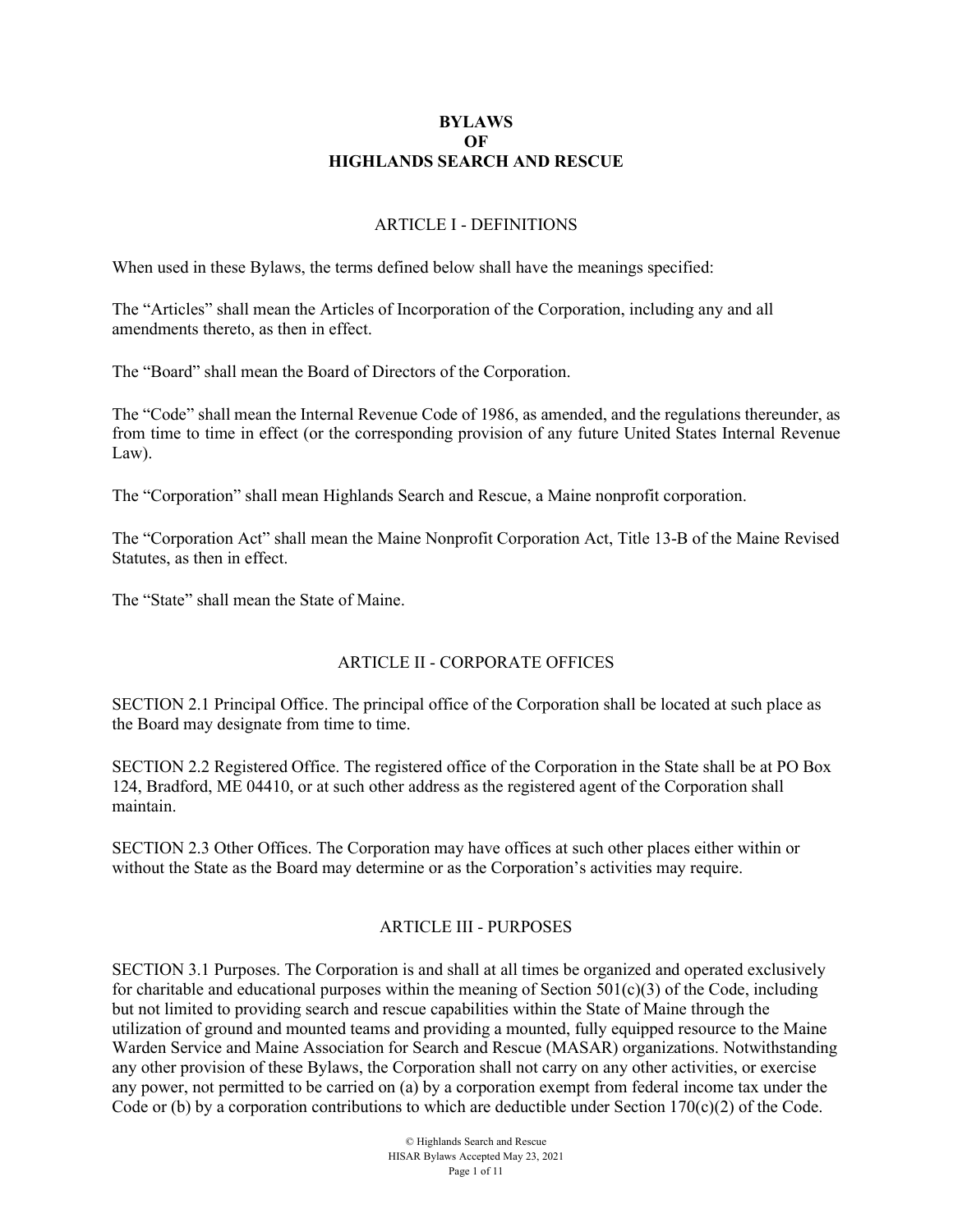SECTION 3.2 Powers. The Corporation shall have all powers, rights, privileges, and immunities, and shall be subject to all of the liabilities conferred or imposed by law upon corporations of this nature, provided that no part of the net earnings of the Corporation shall inure to the benefit of any member, director or officer of the Corporation, or any private individual (except that reasonable compensation may be paid for services rendered to or for the Corporation in carrying out one or more of its purposes). No substantial part of the activities of the Corporation shall be the carrying on of propaganda, or otherwise attempting to influence legislation; provided, however, that, notwithstanding the foregoing, nothing in this Section shall be construed to prevent the Corporation from making the election available under Section 501(h) of the Code. During any tax year for which an election under Section 501(h) of the Code shall be in effect for the Corporation, "direct lobby expenditures" and "grass roots expenditures" by the Corporation in any given tax year shall not exceed the applicable limits under Section 501(h) of the Code. The Corporation shall not, in any manner or to any extent, participate or intervene, including publishing or distribution of statements, in any political campaign on behalf of or in opposition to any candidate for public office.

SECTION 3.3 Distribution on Dissolution. A proposal to dissolve must be presented to the Board by a member in good standing. The Board will conduct discussion on the proposal during two general membership meetings. The Corporation may be dissolved by written consent of at least three quarters of the members in good standing after two discussion meetings. A written consent may be submitted in person or by postal mail to a member of the Board by a predetermined date, electronic written consent to dissolution will not be accepted. Upon the dissolution of the Corporation or the termination of its activities, no member, director, or officer of the Corporation, or any private individual, shall be entitled to share in the distribution of any of the corporate assets, and the assets of the Corporation remaining after the payment of all its liabilities shall be distributed exclusively to MASAR or to another search and rescue unit identified by the Board that is then exempt from federal income taxation under Section 501(a) of the Code as organizations described in Section  $501(c)(3)$  of the Code.

SECTION 3.4 Tax Exempt Status. It is intended that the Corporation shall have and continue to have the status of a corporation which is exempt from federal income tax under Section 501(a) of the Code, as an organization described in Section 501(c)(3) of the Code. The Articles and these Bylaws shall be construed accordingly, and all powers and activities shall be limited accordingly.

### ARTICLE IV - MEMBERSHIP

SECTION 4.1 Members; Qualifications and Admission of Members. The Corporation shall have one class of members, designated "Members." Members shall consist of individuals who support the Corporation's purposes and who, following acceptance as Members by vote of the Board, shall have paid such membership fees, dues, and assessments, and met such other qualifications as the Board may from time to time determine and which are consistent with the Articles. Membership shall be open to the public without discrimination by sex, race, creed, religion, nationality or place of origin, or any other class protected by law. Members must be at least eighteen (18) years of age.

SECTION 4.2 Powers. Other than the right to elect and remove directors, to amend the Articles and these Bylaws, and to vote on other matters as specified in the Articles, Bylaws, or SOPs, the Members shall have no authority to manage or direct the affairs and activities of the Corporation.

SECTION 4.3 Removal. The Board may remove any Member, with or without cause, by the affirmative vote of the majority of the membership per the Standard Operating Procedures ("SOP"). Members may be brought before the Board for unlawful, dangerous or other disruptive behaviors as per the SOP. The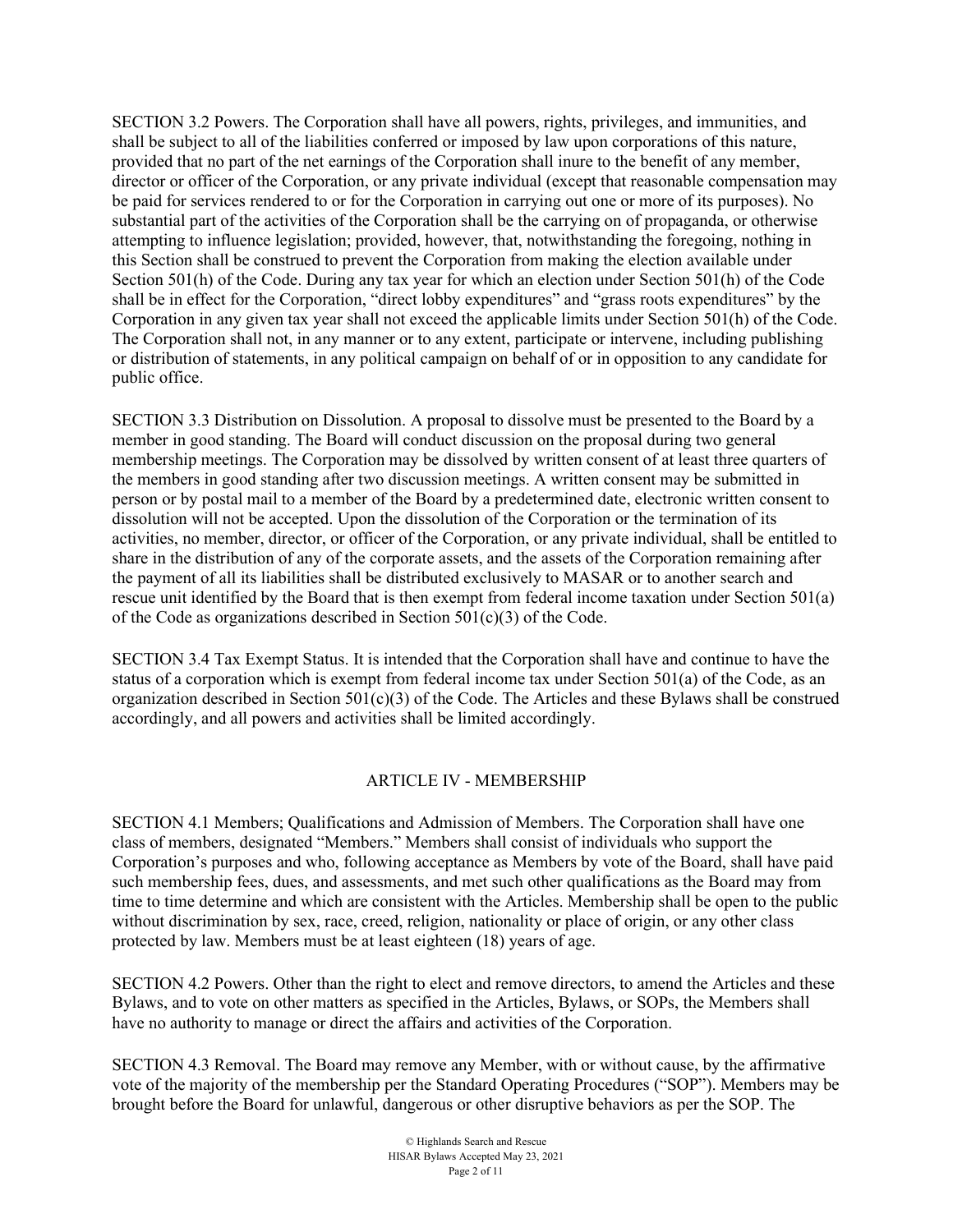Board will decide what action will be taken in accordance with the SOP.

SECTION 4.4 Resignation. Any Member may resign at any time by giving formal written notice to the President and Board of Directors of the Corporation. Such resignation shall take effect on the date of receipt or at any later time specified therein.

SECTION 4.5 Meetings; Notice. An annual meeting of the Members shall be held each year at the Corporation's registered office, or elsewhere, within three (3) months of the Corporation's fiscal year end, at such date and hour as the Board may determine. Without restricting the foregoing, the general practice shall be to hold the annual meeting on the first Saturday in December. Such meetings shall be primarily for purposes of electing directors to the Board, discussing and advising the Board on the Corporation's policy direction, receiving reports on the affairs and financials of the Corporation for the previous year, and conducting any other business which lawfully may come before said meeting. Special meetings of the Members, which shall be held at the Corporation's registered office, or elsewhere, may be called by the President or the Board, and shall be called by the Board upon the written request of at least ten percent (10%) of the Members entitled to vote. Notice of the place, date, and hour of each meeting shall be (i) sent, by mail or e-mail, to each Member at the address as it appears on the records of the Corporation for that Member, at least ten (10) calendar days before the meeting (exclusive of the day of mailing or posting and of the day for which notice is given). Except as otherwise expressly required by the Corporation Act, the Articles, or these Bylaws, notices of meetings need not describe the purposes of, or business to be transacted at, the meeting. Notice of adjournment of any meeting for less than thirty (30) days need not be given if the time and place to which it is adjourned are fixed and announced at such meeting. Notwithstanding any provision of these Bylaws, defects in the calling or notice of a meeting of Members shall be deemed waived to the extent provided by the Corporation Act.

SECTION 4.6 Quorum; Voting. At each meeting of the Members, fifty-one percent (51%) of the Members in good standing and present in person or by telephone or video conference shall constitute a quorum for the transaction of business. Except as otherwise provided by law, the Articles, or these Bylaws, each Member shall have one vote, and the vote of a majority of the Members present at a meeting of the Members shall constitute an act of the Members.

SECTION 4.7 Telephonic Meetings. Members may participate in a meeting of Members by means of a conference telephone, video conferencing, or similar communications equipment by means of which all persons participating in the meeting can hear each other. Participation in a meeting pursuant to this section shall constitute presence in person at such meeting.

SECTION 4.8 Consent of Members. Unless restricted in these Bylaws or by an SOP, any action required or permitted to be taken at a meeting of Members may be taken without a meeting if written consents, setting forth the action taken, are signed (at any time before or after the intended effective date of such action) by all of the Members entitled to vote on such matter. Such consents shall be filed with the Secretary as part of the corporate records. For purposes of this section, an e-mail message sent by an individual Member in a manner evidencing an intention to consent to a given action may be deemed the signed written consent of that Member.

# ARTICLE V - THE BOARD

SECTION 5.1 General Powers. The Board shall have full authority to manage and direct the affairs and activities of the Corporation and may exercise all powers of the Corporation and do all lawful acts and things necessary or appropriate to carry out the purposes of the Corporation. In their discretion, the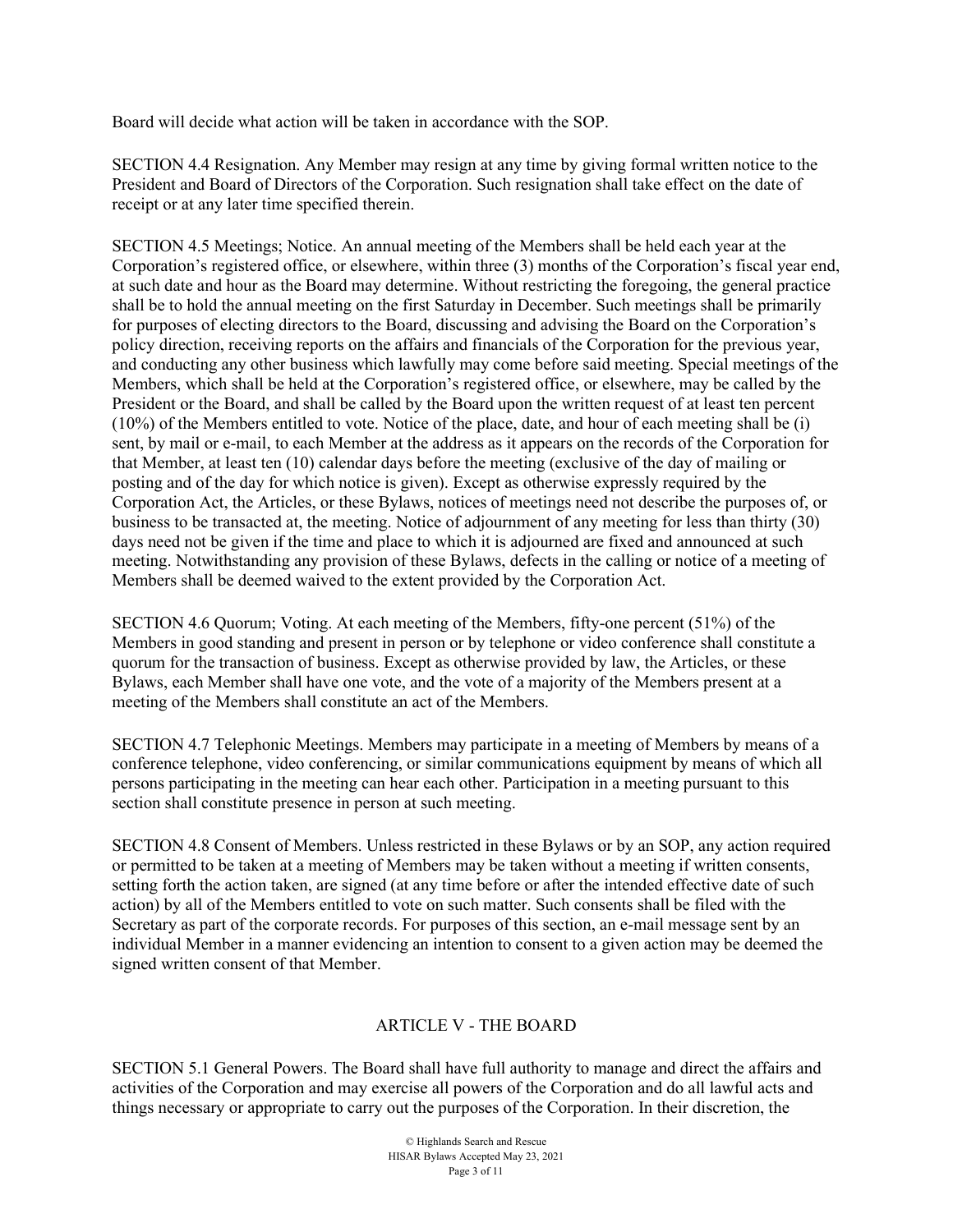directors may designate officers or, through employment relationships or contractual arrangements with outside service providers, other parties who shall be responsible for the day-to-day activities of the Corporation, including oversight of all employees, administration of the Board-approved budget, and the use of facilities and resources of the Corporation.

SECTION 5.2 Number. The number of directors constituting the Board shall be three (3) elected members in good standing, except as the Articles otherwise may provide.

SECTION 5.3 Qualifications. Directors must have attained the age of twenty-one years. Directors need not be residents of the State. At no time shall more than forty-nine percent (49%) of the directors be "financially interested," as defined in the Corporation Act.

SECTION 5.4 Election and Term. Unless otherwise provided by the Articles and except as hereinafter provided, the directors shall be elected during the regularly scheduled monthly meeting in December for the expired term. The Directors shall be elected from the Vice President(s), Treasurer, and Secretary. The balance of the membership, if any, shall consist of Members at Large. Anyone seeking office must be an active member in good standing. Newly elected directors will begin their terms on January 1. Each director shall hold office for a two year term until his or her successor has been elected and qualified, or until his or her earlier resignation, removal from office, death or incapacity.

SECTION 5.5 Vacancies. In the event a directorship becomes vacant, the President will appoint an interim Director until a special election can be held. The vacancy will be announced immediately and elections will be held at the earliest possible business meeting.

SECTION 5.6 Removal. Any Director may be removed, with or without cause, by the affirmative vote of at least two-thirds (2/3) of the members eligible to vote, per the SOP.

SECTION 5.7 Resignation. Any director may resign their office at any time by giving written notice to the President and the remaining Directors of the Corporation. Such resignation shall take effect on the date of receipt or at any later time specified therein.

SECTION 5.8 Meetings and Notice. Regular meetings of the Board shall be held at such place, date, and hour as the Board may determine. An annual meeting of Directors shall be held each year at such place, date and hour as the Board may determine. Special meetings of the Board may be called by the Chairperson or by any Director. Notice of the place, date and hour of each meeting (a) shall be mailed to each director, addressed to his or her residence or usual place of business, at least five (5) business days before the meeting (exclusive of the day of mailing and the day for which notice is given) or (b) shall have been sent to him or her by e-mail or received by him or her in person by telephone or fax, at least twenty- four (24) hours before the meeting. Except as otherwise expressly required by the Corporation Act, the Articles, or these Bylaws, notices of meetings need not describe the purposes of, or business to be transacted at, the meeting. Notice of any meeting of the Board need not be given to any director who is present at such a meeting or who signs a written waiver of notice, either before or after the meeting. Notice of adjournment of any meeting need not be given if the time and place to which it is adjourned are fixed and announced at such a meeting. Notwithstanding any provision of these Bylaws, defects in the calling or notice of a meeting of directors shall be deemed waived to the extent provided by the Corporation Act.

SECTION 5.9 Quorum; Voting. At each meeting of the Board, all directors then in office shall constitute a quorum for the transaction of business. Each director shall have one vote. Except as otherwise provided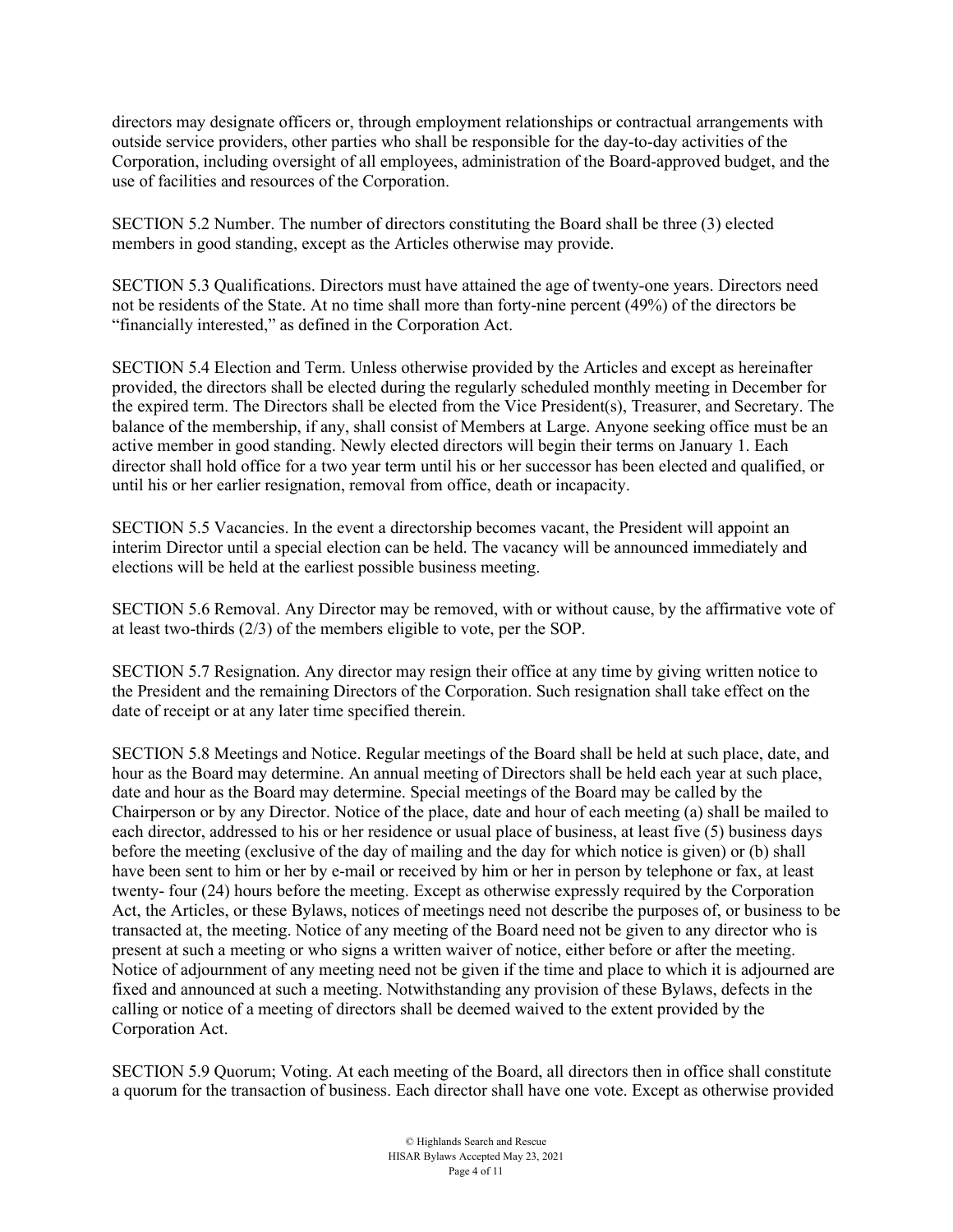by the Corporation Act, the Articles or these Bylaws, the vote of at least 3 directors shall constitute the act of the Board.

SECTION 5.10 Committees. The Board may designate such committees as the Board deems necessary, which committees may consist of directors or other individuals designated by the Board. The Board may delegate to any such committees all or any portion of the authority of the Board, except authority to amend the Articles or these Bylaws, adopt a plan of merger or consolidation, approve a sale or other disposition of all or substantially all of the property and assets of the Corporation other than in the usual course of its business, or approve the voluntary dissolution of the Corporation or the revocation of such dissolution.

SECTION 5.11 Directors' Compensation. The directors shall not receive any stated salary for their services as such; provided, however, that, by resolution of the Board, the directors may be reimbursed for expenses incurred in the performance of their duties, at each regular or special meeting of the Board, and that, except as otherwise provided by law, the Articles and these Bylaws, no director shall be precluded from serving the Corporation in any other capacity and receiving compensation for such service.

SECTION 5.12 Telephonic Meetings. Members of the Board or any committee thereof may participate in a meeting of the Board or such committee by means of a conference telephone, video conferencing, or similar communications equipment by means of which all persons participating in the meeting can hear each other. Participation in a meeting pursuant to this section shall constitute presence in person at such meeting.

SECTION 5.13 Consent of Directors. Unless restricted in these Bylaws or by an SOP, any action required or permitted to be taken at a meeting of the Board or of any committee thereof may be taken without a meeting if written consents, setting forth the action taken, are signed (at any time before or after the intended effective date of such action) by all members of the Board or committee, as the case may be. Such consents shall be filed with the Secretary as part of the corporate records. For purposes of this section, an e-mail message sent by an individual director in a manner evidencing an intention to consent to a given action may be deemed the signed written consent of that director whenever authorized by the Chairperson or the Board.

SECTION 5.14 Confidentiality. Directors shall maintain as confidential information relating to the Corporation received in the course of their service as directors, except to the extent that such information (a) is already known to the receiving director at the time of receipt; (b) is or becomes generally available to the public through no fault of the director receiving such information; or (c) lawfully comes into the possession of the receiving director from an independent source who obtained it without any obligation of confidentiality to the other party or to others. Directors may not disclose, or cause their representatives to disclose, any such information without obtaining the prior approval of the Board; provided, however, that such information may be disclosed if and to the extent that the party receiving the information is compelled by subpoena or other legal process to disclose it, or if it shall be necessary for purposes of complying with any applicable law or regulation.

### ARTICLE VI - OFFICERS; AGENTS

SECTION 6.1 Officers. The principal officers of the Corporation shall be a President, a Vice President, a Treasurer, a Secretary, and such other officers as may from time to time be deemed necessary by the Board. Any two or more offices may be held by the same person, provided that the Corporation shall have at least two individuals as officers. The Vice President(s), Treasurer, and Secretary shall be members of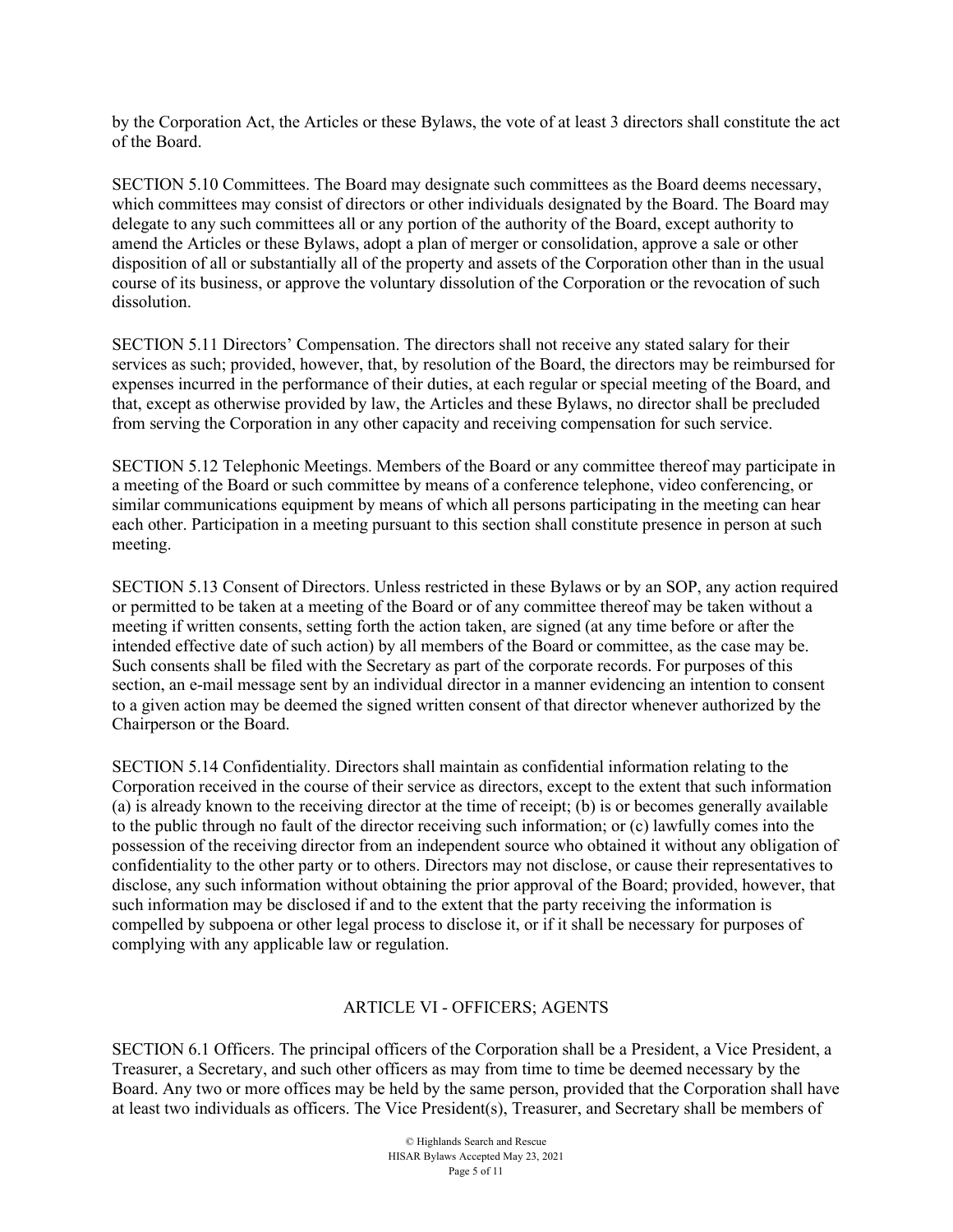the Board.

SECTION 6.2 Election. The President, Vice President, Treasurer, and Secretary shall be elected during the regularly scheduled monthly meeting in December of each year. Anyone seeking office must be an active member in good standing. Newly elected officers will begin their terms on January 1. Other officers, if any, may be appointed by the Board at any time.

SECTION 6.3 Term of Office; Removal. Officers shall hold office for a one-year term and until their successors are chosen and have qualified, or until their earlier resignation or removal from office. All officers serve at the pleasure of the Board and may be removed at any time by the Board, with or without cause in accordance with the SOPs. Removal from office, however effected, shall not prejudice the contract rights, if any, of the officer removed, nor shall election or appointment of an officer of itself create contract rights.

SECTION 6.4 Resignations. Any officer may resign by giving written notice to the President and Board. Unless otherwise specified therein, a resignation shall take effect upon receipt of such notice, and the acceptance of such resignation shall not be necessary to make it effective.

SECTION 6.5 Vacancies. In the event an office becomes vacant, the Board will appoint an interim officer until a special election can be held. The vacancy will be announced immediately and elections will be held at the earliest possible business meeting.

SECTION 6.6 Powers and Duties. Except as hereinafter provided and subject to the control of the Board, each officer shall have such powers and duties as are customarily incident to his or her office or as the Board may otherwise prescribe.

(a) Chairperson. The Chairperson shall be elected from among the Directors at their first meeting. The Chairperson shall preside at all meetings of the Board, and may cast a vote on all questions in their capacity as a Director. The Chairperson shall have such other powers and duties as may be determined by the Corporation Act, these Bylaws, or the Board. In the absence of the Chairperson at a meeting of the Board, the quorum may appoint a Director to act as chair for the meeting. The Chairperson shall have authority to institute or defend legal proceedings whenever the directors are deadlocked.

(b) President. The President shall be the chief executive officer of the Corporation. Except to the extent others are designated responsible in accordance with Section 5.1 of these Bylaws or otherwise, the President shall be responsible for the implementation of the policies of the Corporation, management of the business affairs of the Corporation, and oversight of all the day-to-day activities of the Corporation, in accordance with the SOPs. The President may sign, singly or with any other officer of the Corporation thereunto authorized by these Bylaws or by the Board, deeds, mortgages, bonds, contracts, or other instruments which the Board has authorized to be executed, except in cases where the signing and execution thereof shall have been expressly delegated by the Board or by these Bylaws to some other officer or agent of the Corporation, or shall be required by law to be otherwise signed or executed. The President shall serve as an advisor to the Board and, from time to time, and whenever requested, report to the Board all matters within his or her knowledge which the interest of the Corporation may require to be brought to its notice, and perform such other duties as may be required of him or her by the Corporation Act, by these Bylaws, or by the Board.

(c) Vice President. Each Vice President shall have such powers and duties as may be assigned by the President or as are incident to the office. In the absence or inability or refusal to act of the President, the Vice President, as determined by the Board, shall be vested with all the powers and shall perform all the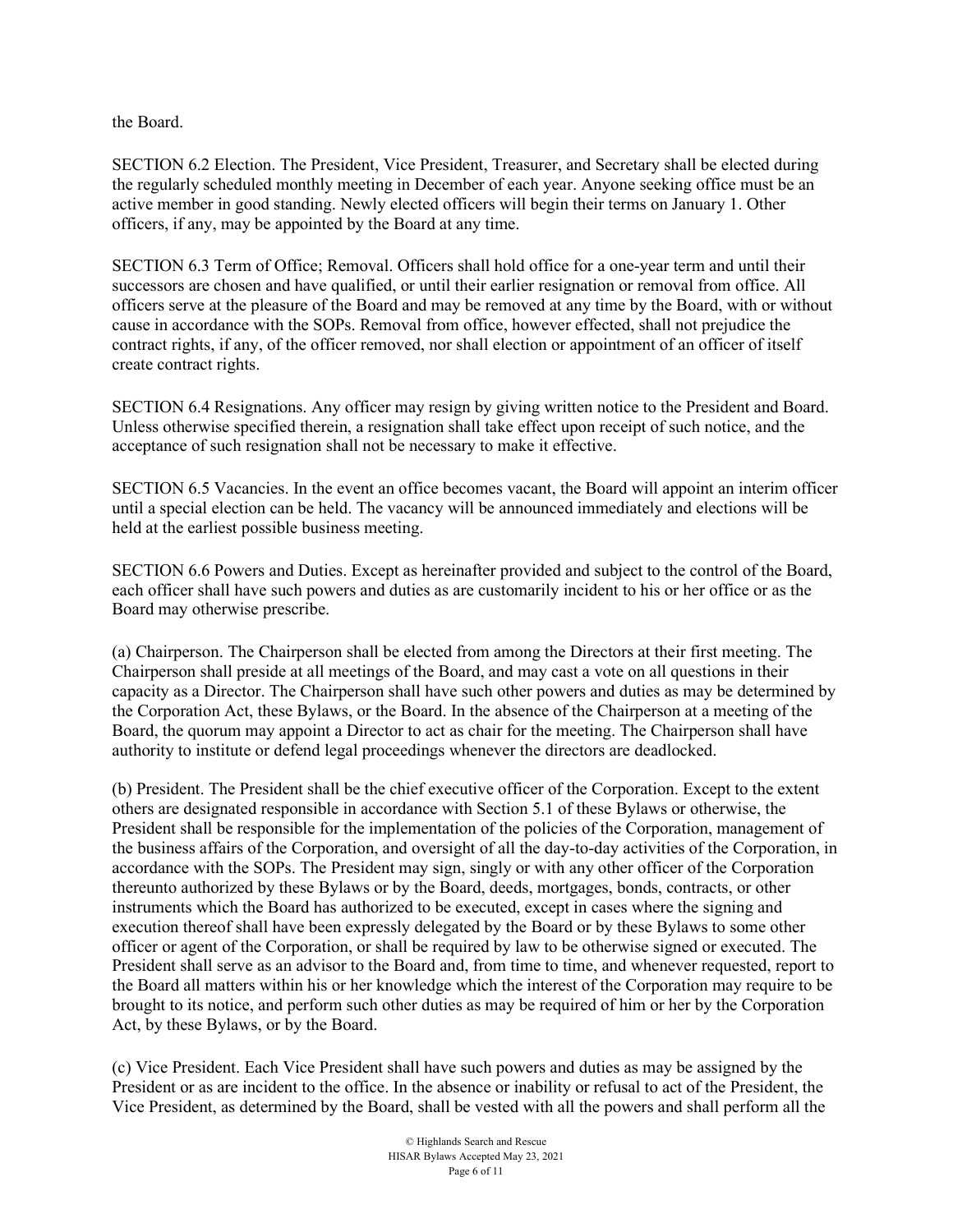duties of the President.

(d) Treasurer. The Treasurer shall have charge of, and be responsible for, all funds and securities of the Corporation, shall maintain full and accurate accounts of the Corporation's disbursements and receipts, shall report to the Board from time to time on the financial condition of the Corporation and shall otherwise exercise the powers and perform the duties incident to the office of Treasurer. The Treasurer may certify or attest documents executed on behalf of the Corporation.

(e) Secretary. The Secretary (or, in the absence of the Secretary, another person designated by the Chairperson or President) shall attend all general membership and Board meetings and record their proceedings. He or she shall place such records, after approval by the general membership or the Board, in the records to be kept for that purpose. The Secretary shall keep records of all general membership and Board meetings of the Board and committees thereof. The Secretary may certify all votes, resolutions, and actions of the general membership and the Board, and may attest all documents executed on behalf of the Corporation.

SECTION 6.7 Compensation. The Officers shall not receive any stated salary for their services as such; provided, however, that, by resolution of the membership, the Officers may be reimbursed for expenses incurred in the performance of their duties at each regular or special meeting of the membership, and that, except as otherwise provided by law, the Articles and these Bylaws, no Officer shall be precluded from serving the Corporation in any other capacity and receiving compensation for such service.

SECTION 6.8 Registered Agent. The Corporation shall have and continuously maintain a registered agent, who shall be a resident of the State of Maine whose business office is identical to the registered office, or a domestic corporation (or foreign corporation authorized to transact business in the State) whose business office is identical to the registered office, and who shall not be deemed an officer of the Corporation. The position of registered agent shall be ministerial in nature, and the registered agent, in his or her capacity as such, shall have no authority to engage in any policy making function on behalf of the Corporation, or to enter into contracts or incur debts on behalf of the Corporation. The registered agent may, but need not, hold another position as an officer of the Corporation.

#### ARTICLE VII - INDEMNIFICATION

SECTION 7.1 Mandatory Indemnification of Directors and Officers. Except to the extent expressly prohibited by law or by the Articles or these Bylaws, the Corporation shall in all cases indemnify any existing or former director or officer of the Corporation who was or is a party or is threatened to be made a party to any threatened, pending, or completed action, suit, or other proceeding, whether civil, criminal, administrative, or investigative, by reason of the fact that he or she is or was a director, officer, employee, or agent of the Corporation or is or was serving at the request of the Board as a director, officer, trustee, partner, manager, fiduciary, employee, or agent of another corporation, partnership, limited liability company, joint venture, trust, pension or other employee benefit plan, or other enterprise, or by reason of his or her conduct in any such capacity, against expenses (including, without limitation, costs of investigation and attorneys' fees, judgments, fines, penalties, and amounts paid in settlement) actually and reasonably incurred by him or her in connection with such action, suit, or proceeding; provided, however, that indemnification shall not be mandatory in respect of (a) any action or claim by such person against the Corporation, or against one or more directors or officers of the Corporation in their capacities as such, or (b) any action or claim by or in the right of the Corporation against such person if such action or claim was approved, prior to the filing thereof, by the affirmative vote of at least two-thirds (2/3) of the directors of the Corporation then in office.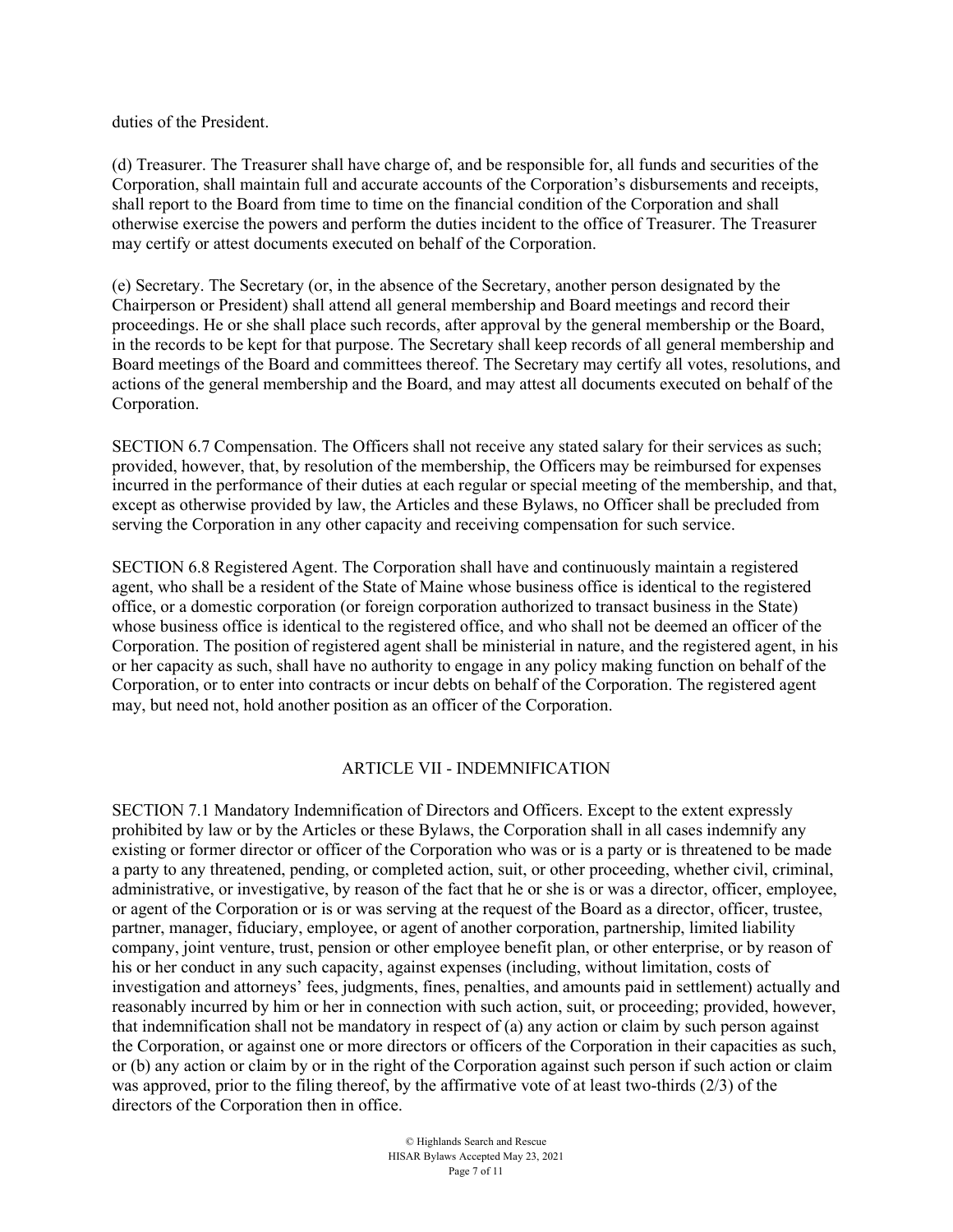SECTION 7.2 Permissive Indemnification. Except to the extent that indemnification is mandatory under Section 7.1 above, the Corporation may, but shall not be required to, indemnify any person who was or is a party or is threatened to be made a party to any threatened, pending, or completed action, suit, or other proceeding, whether civil, criminal, administrative, or investigative, by reason of the fact that he or she is or was a director, officer, employee, or agent of the Corporation or is or was serving at the request of the Corporation as a director, officer, trustee, employee, partner, manager, fiduciary, or agent of another corporation, partnership, limited liability company, joint venture, trust, pension or other employee benefit plan, or other enterprise, or by reason of his or her conduct in any such capacity, against expenses (including, without limitation, costs of investigation and attorneys' fees, judgments, fines, penalties, and amounts paid in settlement) actually and reasonably incurred by him or her in connection with such action, suit, or proceeding. Such indemnification shall be subject to any restrictions imposed by applicable law or by the Board in its discretion.

SECTION 7.3 Indemnification Not Permitted. The Corporation shall not indemnify a person under this Article if he or she breached his or her duty to act in good faith and in a manner believed to be in or not opposed to the best interests of the Corporation; or, in the case of any criminal proceedings, if the person had reasonable cause to believe his or her conduct was unlawful. Likewise, the Corporation shall not indemnify a person under this Article in connection with a proceeding by or in the right of the Corporation in which that person was or is adjudged liable to the Corporation, or in connection with any other proceeding charging improper personal benefit to that person, whether or not involving action in that

person's official capacity, in which that person was adjudged liable on the basis that personal benefit was improperly received by that person.

SECTION 7.4 Advance Payment of Expenses.

(a) With respect to any claim for which indemnification is mandatory under Section 7.1 or permissible under Section 7.2 above, all expenses reasonably incurred by any existing or former director or officer in connection with such claim may, in the discretion of the Board be paid by the Corporation in advance of the final disposition of the action, suit, or proceeding in which such claim is asserted or threatened.

(b) Notwithstanding paragraph (a) of this Section, no advance payment of expenses shall be made hereunder unless the Corporation shall be in receipt of:

(i) A written undertaking by or on behalf of the indemnified person to repay that amount if such person is finally adjudicated not to be entitled to indemnification by the Corporation; and

(ii) A written affirmation by the indemnified person that he or she (A) acted honestly and in the reasonable belief that his or her action was in or not opposed to the best interests of the Corporation and (B) with respect to any criminal action or proceeding, that he or she did not have reasonable cause to believe that his or her conduct was unlawful.

The undertaking required by clause (i) of this paragraph (b) shall be an unlimited general obligation of the person seeking the advance, but (except to the extent otherwise provided by the Board pursuant to paragraph (b) of this Section) shall not be secured and shall be accepted without reference to financial ability to make the repayment.

SECTION 7.5 Non Exclusive Remedy; Benefit. The rights provided by this Article shall not be deemed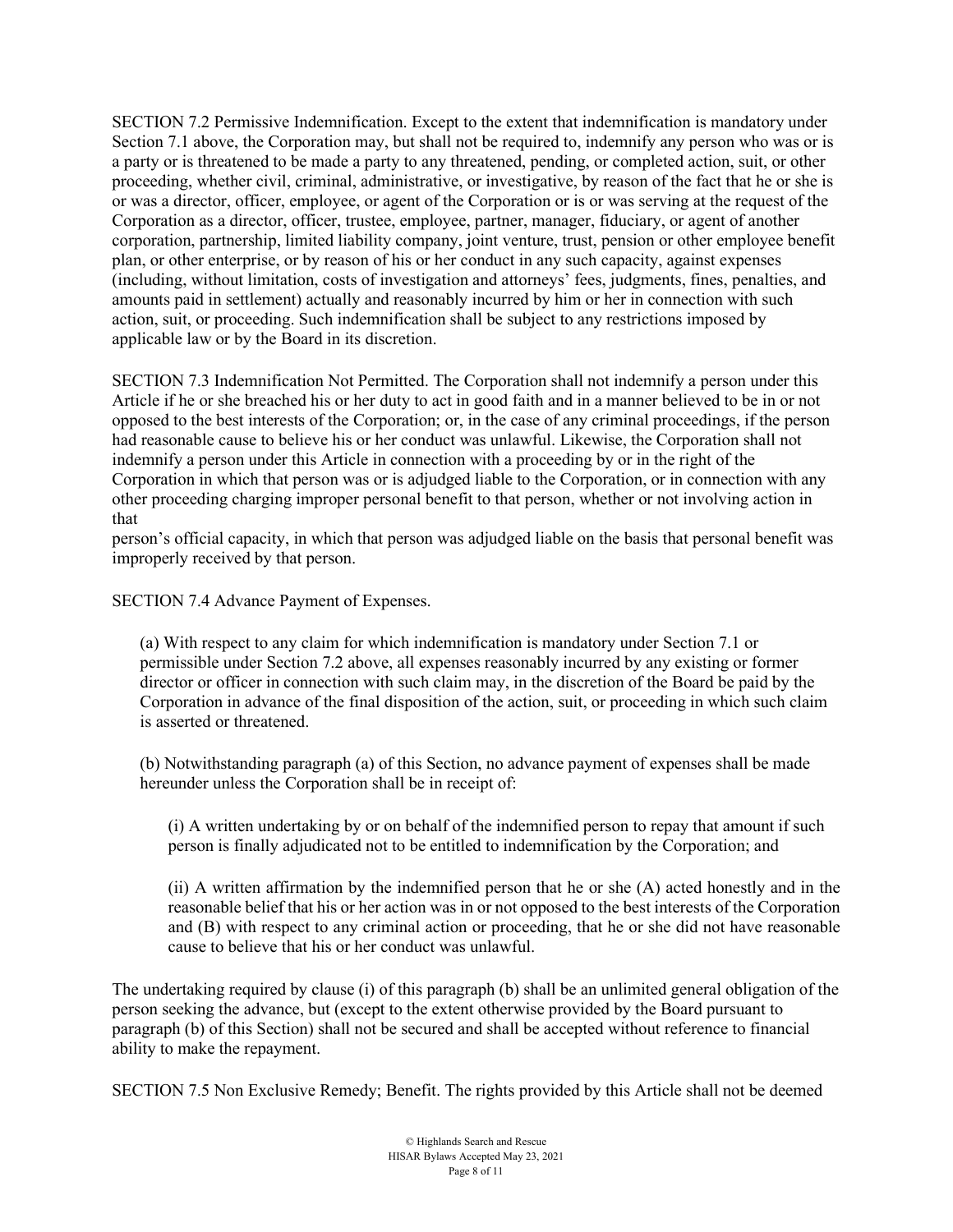exclusive of any other right of indemnification or payment provided by contract, the Articles, vote of directors, or otherwise. Any right of indemnity or payment arising under this Article shall continue as to a person who has ceased to hold the office or position in which such right arose; shall inure to the benefit of his or her heirs, executors, and administrators; and shall survive any subsequent amendment of this Article.

SECTION 7.6 Insurance. The Corporation may purchase and maintain insurance on behalf of itself and any person who is or was a director, officer, employee, or agent of the Corporation, or is or was serving at the request of the Corporation as a director, officer, trustee, partner, manager, fiduciary, employee, or agent of another corporation, partnership, limited liability company, joint venture, trust, pension or other employee benefit plan, or other enterprise, against any liability asserted against such person and incurred by him or her in any such capacity, or arising out of his status as such, whether or not the Corporation would have the power to indemnify such person against such liability under the Corporation Act.

# ARTICLE VIII - CONFLICT OR DUALITY OF INTEREST

SECTION 8.1 Conflicts of Interest Policy. The Corporation shall adopt and maintain a conflict of interest policy, a copy of which shall be provided to each director upon election to the Board and at any time that the policy is amended thereafter.

SECTION 8.2 Approval of Services from Directors. While serving on the Board, and in the absence of express Board approval, a director may not in his or her individual capacity provide services directly to or on behalf of the Corporation in exchange for value.

SECTION 8.3 Effect of Conflict. Subject to the Corporation's conflict of interest policy and the provisions of the Corporation Act, the directors of the Corporation may be interested, directly or indirectly, in any contract, transaction, or act relating to or incidental to the operations conducted by the Corporation, and may freely make contracts, enter into transactions, or otherwise act for or on behalf of the Corporation in such matters; provided that (a) the direct or indirect interest of the director in the proposed contract, transaction, or act shall first be disclosed to and approved by the Board, (b) any director directly or indirectly interested in the contract, transaction, or act shall refrain from participating in the selection, awarding, or administering of their own contract, and (c) no contract, transaction, or act shall be entered into or taken on behalf of the Corporation if such contract, transaction, or act would jeopardize the Corporation's tax exempt status under Section  $501(c)(3)$  of the Code. Again subject to the Corporation's conflict of interest policy and the provisions of the Corporation Act, an interested director may be counted in determining the presence of a quorum at the meeting if the Board proceeds in authorizing, approving, or ratifying a transaction consistent with the requirements of this Article.

### ARTICLE IX - CONTRACTS, BANK ACCOUNTS, ETC.

SECTION 9.1 Execution of Documents. Except as limited by law, the Articles, or these Bylaws, and unless otherwise expressly provided by any resolution of the Board, the Chairperson, the President, and the Treasurer, and any one of them, shall have authority to execute and deliver, in the name and on behalf of the Corporation, any contract, bill, note, check, deed, mortgage, bill of sale, or other instrument.

SECTION 9.2 Bank Accounts. Unless otherwise expressly provided by any resolution of the Board, the President, or Treasurer, may open, close, and maintain deposit, checking, money market, and similar